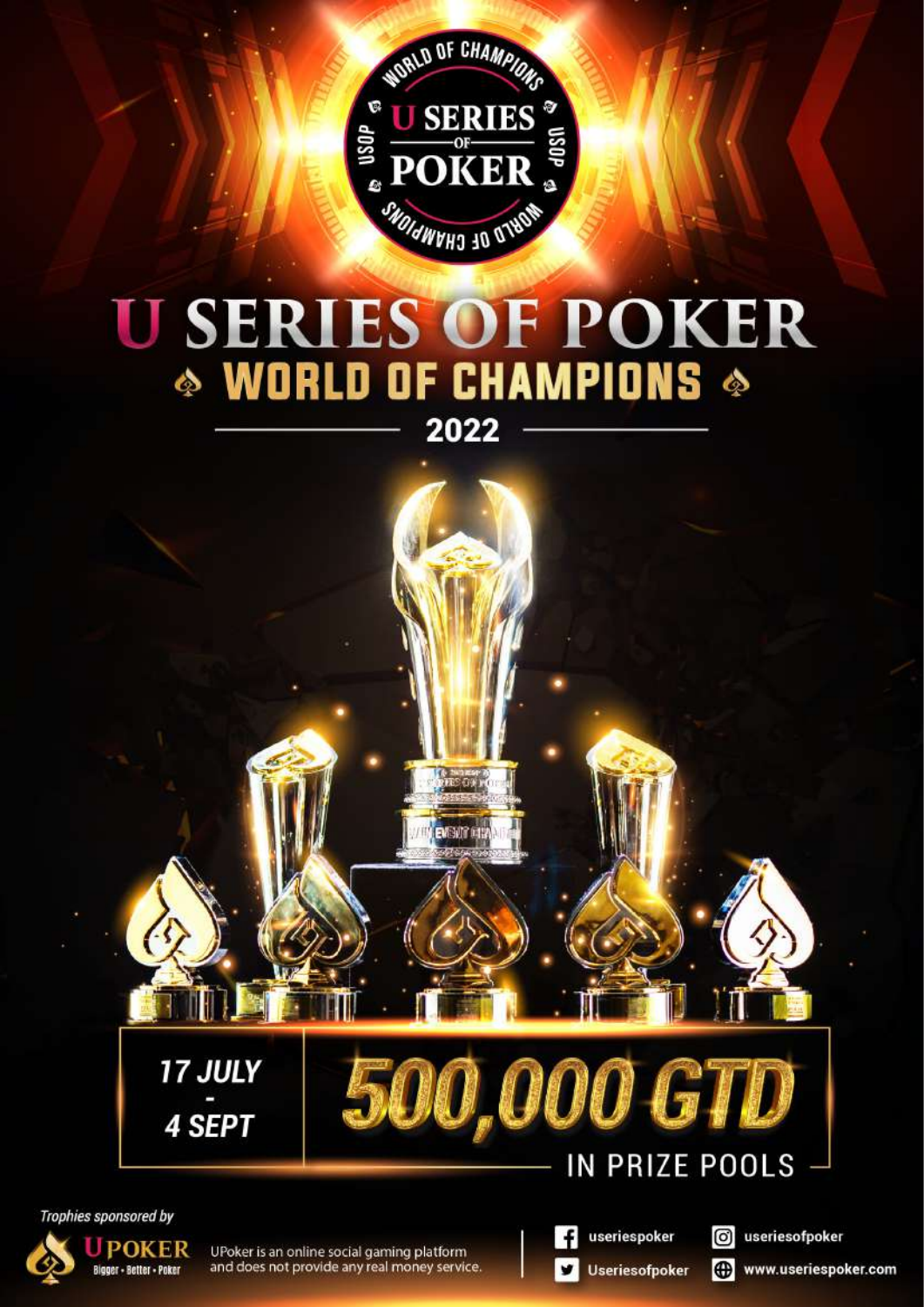## THE TROPHIES OF **U SERIES OF POKER** -WORLD OF CHAMPIONS-

Trophies are iconic to any major competitive event. The USOP series offers 8 impressive trophies up for grabs. These are true emblems of victory, best suited for the World of Champions. The icons of USOP - World of Champions are seen below in majestic line-up:

#### **U SERIES OF POKER MAIN EVENT TROPHY**

There is only one true way to physically represent the glory of winning the USOP World of Champions.

This regal, authentic, truly one-of-a-kind trophy is an inspiring and priceless representation of the Main Event champion's achievement.

From base to tip, the USOP Main Event Trophy is made of aircraft grade aluminium imbued with premium 24K Gold **& 925 Silver** 

The gallant dual wings of high grade 925 Silver and Gold are crafted to emphasize the futuristic design.

USOP Main Event Trophy is a genuinely priceless masterpiece.

#### **Trophy Symbolism:**

Two dual layer wings-these wings showcase the outer as a silver armour protecting the true golden potential in the inner golden wing.

The Main Event trophy embodies the statement that the champion's victory is solidified and this marks the beginning of a triumphant journey. The UPoker logo that stems from the middle represents the platform at the core of this championship that made it all possible.



useriespoker

**Useriesofpoker** 

ര useriesofpoker **e** 

**SERIES OF POKER** 

Add Learner

www.useriespoker.com

Main<br>E**vent**<br>Trophy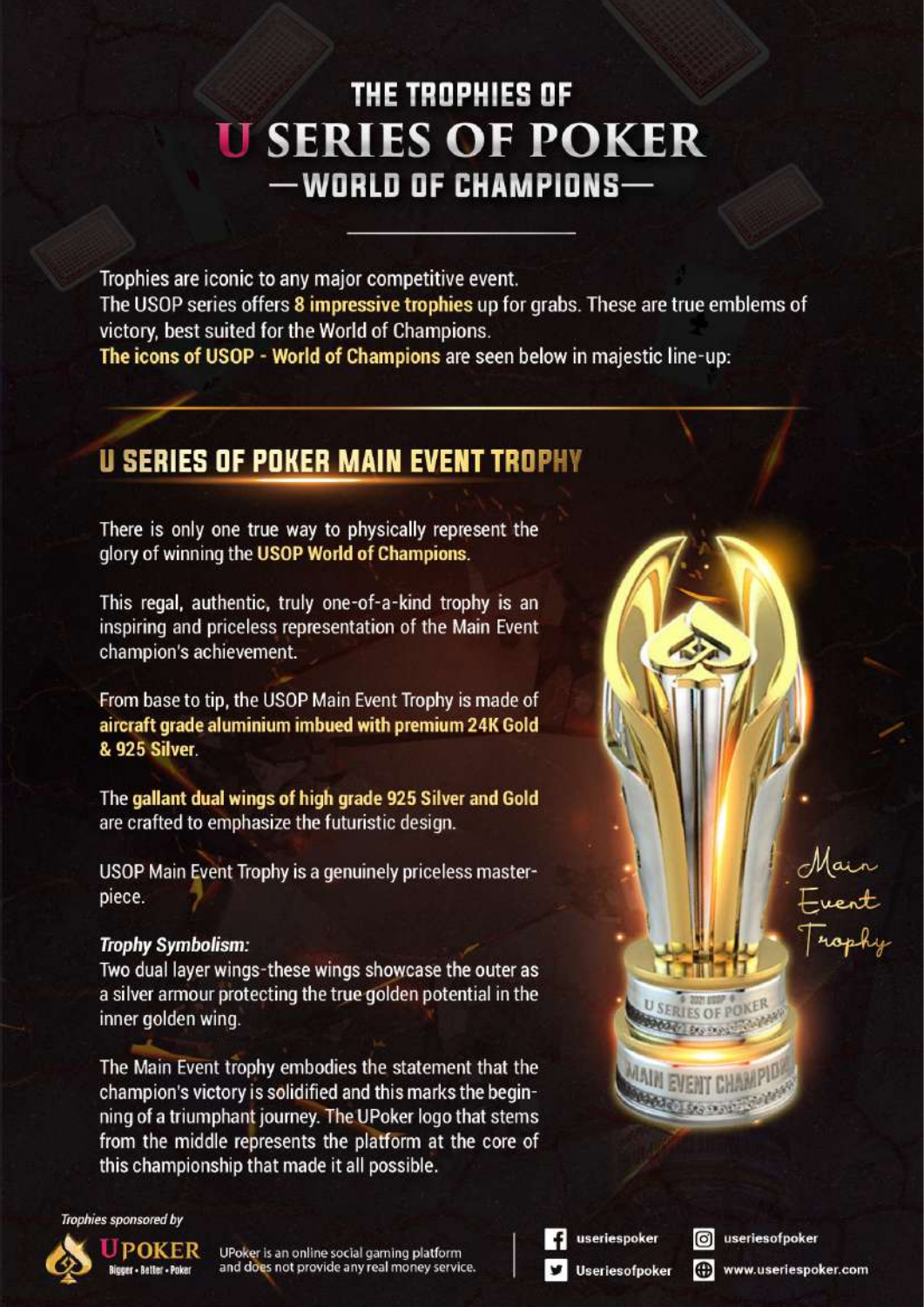## THE TROPHIES OF **U SERIES OF POKER** -WORLD OF CHAMPIONS-

#### THE USOP - HIGH ROLLER EVENT **AND MINI MAIN EVENT TROPHY**

Aircraft grade aluminium imbued with 24K Gold makes this masterpiece visually enticing and awe-inspiring. The contemporary elegant design with a soft satin finish, is crowned with a gold UPoker emblem. This trophy is a meld of grandiose and delicate details.

#### **Trophy Symbolism:**

The material itself is chosen for its representation of modernity and technological advancements. The tough material truly reflects the unwavering nerves of a true poker champ. The sleek futuristic design represents the future of poker, which is UPoker.

#### THE USOP - SIDE EVENT TROPHIES

Sporting the UPoker logo as an embossed emblem, with a highly robust aircraft grade aluminium imbued with 24K Gold, this mini trophy is still a sight to behold. With a fine-polished finish and detailed moulding, the USOP side-event trophies are truly inspiring tokens.

#### **Trophy Symbolism:**

The USOP Side Event trophy serves as a symbolic representation of hope. The heavy solid build marks a firm declaration of victory in along line of achievements to come.

Trophies sponsored by



UPoker is an online social gaming platform and does not provide any real money service. useriespoker

**Useriesofpoker** 

useriesofpoker രി

High Roller<br>Event &<br>Mini Mair

Frent Trophy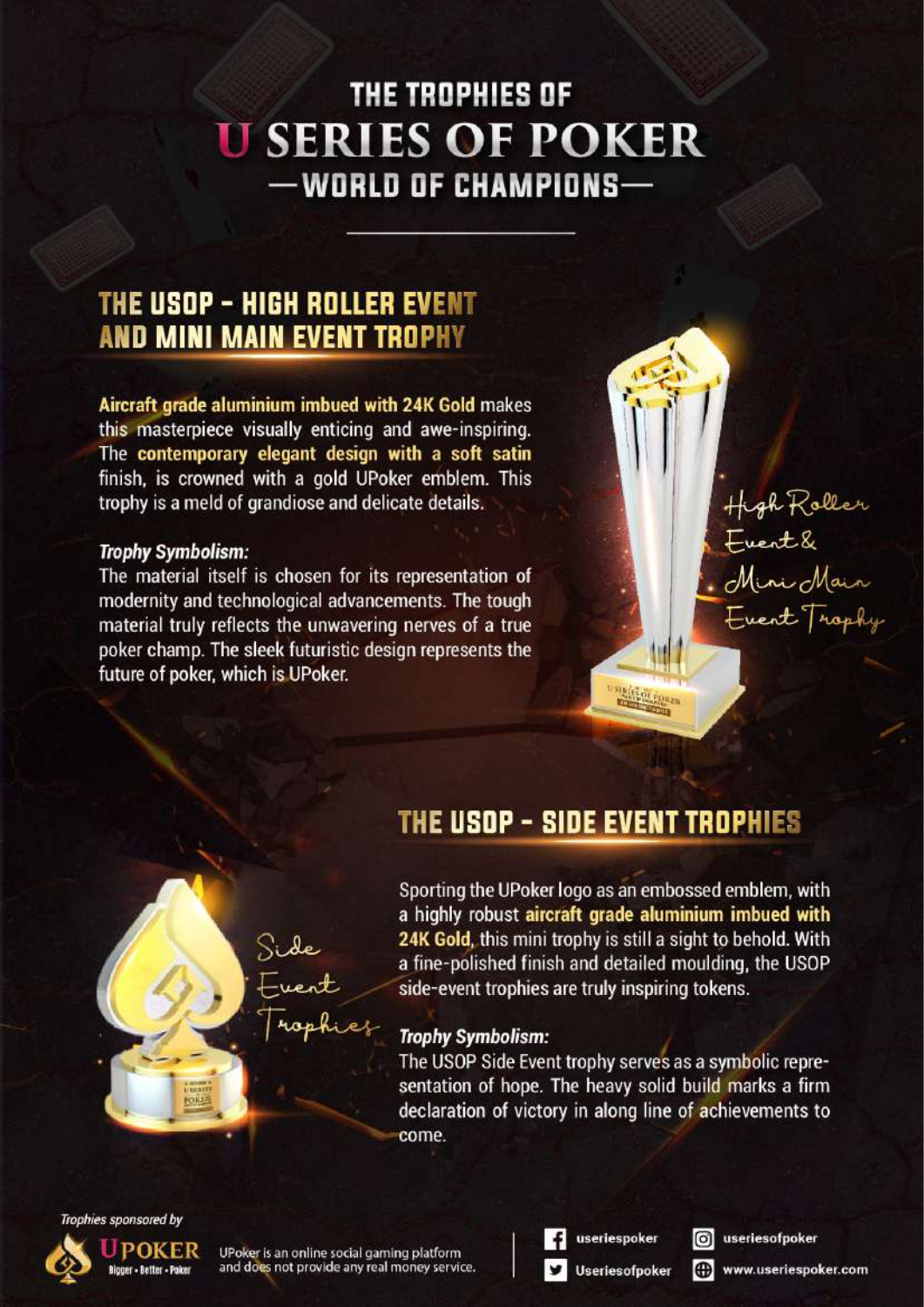

## JULY 17 - SEPTEMBER 4, 2022 U SERIES OF POKER SCHEDULE  $\bullet$  WORLD OF CHAMPIONS  $\bullet$

| <b>TIME</b><br>$(UTC-3)$  | $\pmb{\#}$     | <b>TOURNAMENT EVENT</b>                     | <b>GUARANTEE</b> | <b>BUY-IN</b> | <b>LEVEL</b><br><b>TIME</b> | <b>REG CLOSE</b><br><b>END</b> |
|---------------------------|----------------|---------------------------------------------|------------------|---------------|-----------------------------|--------------------------------|
| <b>Sunday, July 17</b>    |                |                                             |                  |               |                             |                                |
| 11:00                     | $\mathbf{1}$ . | <b>Kick Off</b>                             | 30,000           | 75            | 20"                         | Level 12                       |
| <b>Monday, July 18</b>    |                |                                             |                  |               |                             |                                |
| 11:00                     | 2.             | Warm Up - Day 1A<br>- PLAY 20 LEVELS        | 50,000           | 100           | 10"                         | Level 12                       |
| <b>Tuesday, July 19</b>   |                |                                             |                  |               |                             |                                |
| 19:00                     | 2.             | Warm Up - Day 1B<br>- PLAY 20 LEVELS        | 50,000           | 100           | 10"                         | Level 12                       |
| <b>Wednesday, July 20</b> |                |                                             |                  |               |                             |                                |
| 14:00                     | 2.             | Warm Up - Day 1C<br>- PLAY 20 LEVELS        | 50,000           | 100           | 10"                         | Level 12                       |
| <b>Thursday, July 21</b>  |                |                                             |                  |               |                             |                                |
| 19:00                     | 2.             | <b>Warm Up - Day 1D</b><br>- PLAY 20 LEVELS | 50,000           | 100           | 10"                         | Level 12                       |
| Friday, July 22           |                |                                             |                  |               |                             |                                |
| 11:00                     | 2.             | <b>Warm Up - Day 1E</b><br>- PLAY 20 LEVELS | 50,000           | 100           | 10"                         | Level 12                       |
| <b>Saturday, July 23</b>  |                |                                             |                  |               |                             |                                |
| 14:00                     | 2.             | Warm Up - Day 1F<br>- PLAY 20 LEVELS        | 50,000           | 100           | 10"                         | Level 12                       |
| <b>Sunday, July 24</b>    |                |                                             |                  |               |                             |                                |
| 09:00                     | 2.             | <b>Warm Up - Day 1G</b><br>- PLAY 20 LEVELS | 50,000           | 100           | 10"                         | Level 12                       |
| 14:15                     | 2.             | <b>Warm Up - Day 2</b><br>* FINAL DAY       | 50,000           | 100           | 10"                         | Level 12                       |
| <b>Sunday, July 31</b>    |                |                                             |                  |               |                             |                                |
| 11:00                     | 3.             | <b>Progressive Knockout</b>                 | 30,000           | 200           | 20"                         | Level 12                       |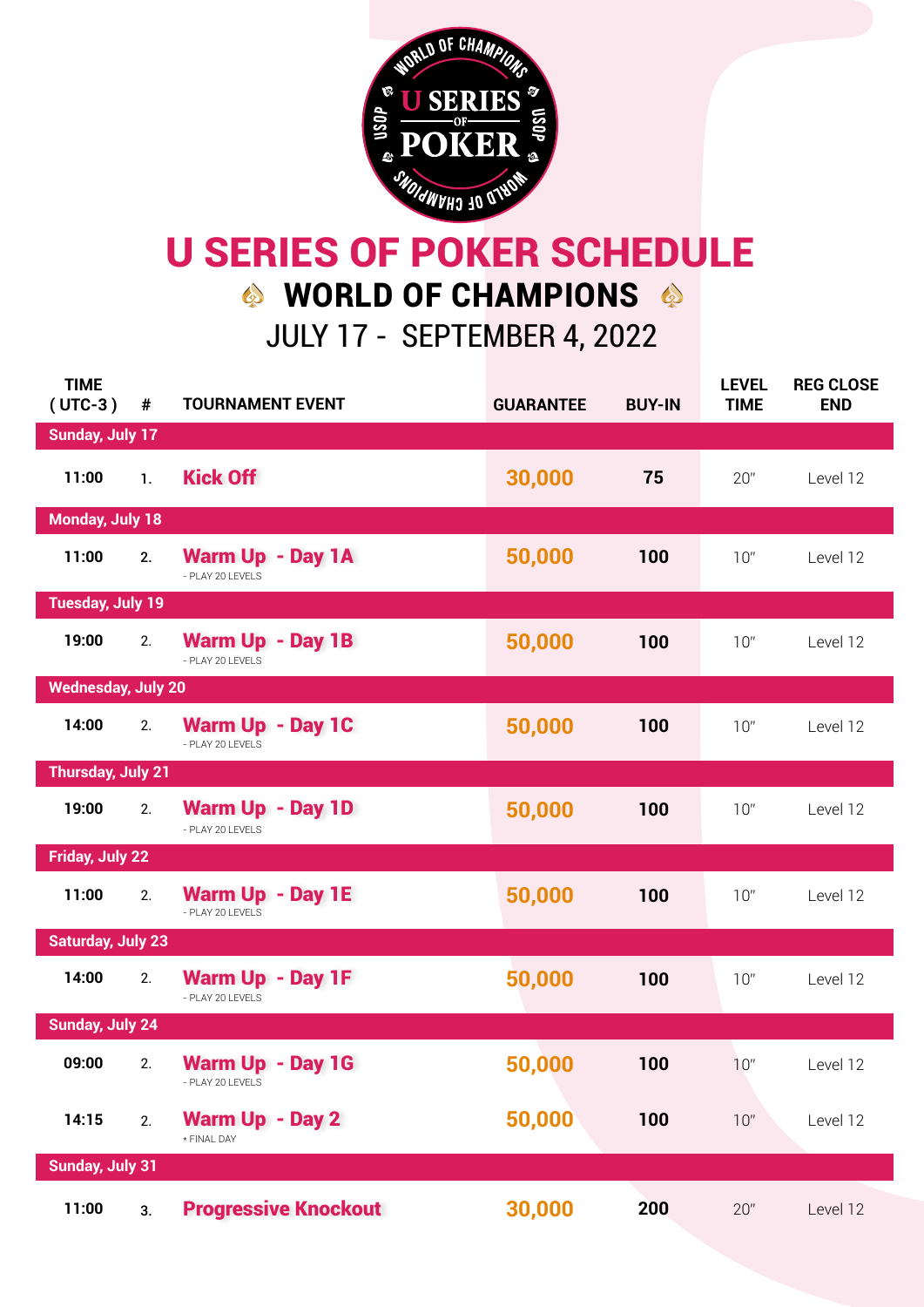

## JULY 17 - SEPTEMBER 4, 2022 U SERIES OF POKER SCHEDULE  $\bullet$  WORLD OF CHAMPIONS  $\bullet$

| <b>TIME</b><br>$(UTC-3)$   | #                       | <b>TOURNAMENT EVENT</b>                                | <b>GUARANTEE</b> | <b>BUY-IN</b> | <b>LEVEL</b><br><b>TIME</b> | <b>REG CLOSE</b><br><b>END</b> |  |  |
|----------------------------|-------------------------|--------------------------------------------------------|------------------|---------------|-----------------------------|--------------------------------|--|--|
| <b>Monday, August 1</b>    |                         |                                                        |                  |               |                             |                                |  |  |
| 11:00                      | 4.                      | <b>Mini Main Event - Day 1A</b><br>- PLAY 20 LEVELS    | 75,000           | 110           | 15"                         | Level 12                       |  |  |
| <b>Tuesday, August 2</b>   |                         |                                                        |                  |               |                             |                                |  |  |
| 19:00                      | 4.                      | <b>Mini Main Event - Day 1B</b><br>- PLAY 20 LEVELS    | 75,000           | 110           | 15"                         | Level 12                       |  |  |
| <b>Wednesday, August 3</b> |                         |                                                        |                  |               |                             |                                |  |  |
| 14:00                      | 4.                      | <b>Mini Main Event - Day 1C</b><br>- PLAY 20 LEVELS    | 75,000           | 110           | 15"                         | Level 12                       |  |  |
| <b>Thursday, August 4</b>  |                         |                                                        |                  |               |                             |                                |  |  |
| 19:00                      | 4.                      | <b>Mini Main Event - Day 1D</b><br>- PI AY 20 I FVFI S | 75,000           | 110           | 15"                         | Level 12                       |  |  |
|                            | <b>Friday, August 5</b> |                                                        |                  |               |                             |                                |  |  |
| 11:00                      | 4.                      | <b>Mini Main Event - Day 1E</b><br>- PLAY 20 LEVELS    | 75,000           | 110           | 15"                         | Level 12                       |  |  |
| <b>Saturday, August 6</b>  |                         |                                                        |                  |               |                             |                                |  |  |
| 09:00                      | 4.                      | <b>Mini Main Event - Day 1F</b><br>- PLAY 20 LEVELS    | 75,000           | 110           | 15"                         | Level 12                       |  |  |
| 14:00                      | 4.                      | <b>Mini Main Event - Day 1G</b><br>- PLAY 20 LEVELS    | 75,000           | 110           | 15"                         | Level 12                       |  |  |
| 19:00                      | 4.                      | <b>Mini Main Event- Day 1H</b><br>- PLAY 20 LEVELS     | 75,000           | 110           | 15"                         | Level 12                       |  |  |
| <b>Sunday, August 7</b>    |                         |                                                        |                  |               |                             |                                |  |  |
| 09:00                      | 4.                      | Mini Main Event - Day 11 [ Turbo ]<br>- PLAY 20 LEVELS | 75,000           | 110           | 8"                          | Level 12                       |  |  |
| 14:15                      | 4.                      | <b>Mini Main Event - Day 2</b><br>- FINAL DAY          | 75,000           | 110           | 15"                         | Level 12                       |  |  |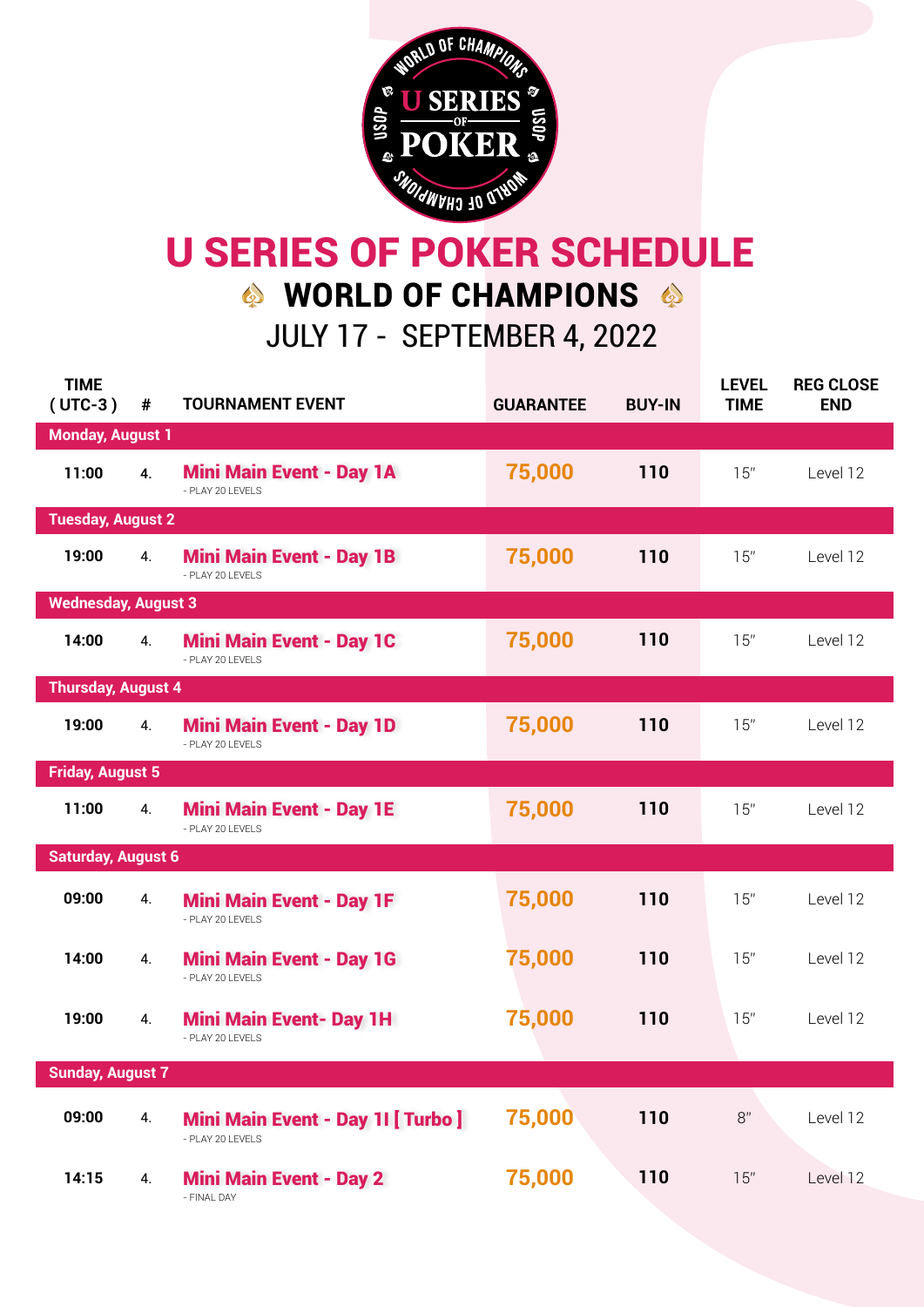

## JULY 17 - SEPTEMBER 4, 2022 U SERIES OF POKER SCHEDULE  $\bullet$  WORLD OF CHAMPIONS  $\bullet$

| <b>TIME</b><br>$(UTC-3)$     | #  | <b>TOURNAMENT EVENT</b>                           | <b>GUARANTEE</b> | <b>BUY-IN</b> | <b>LEVEL</b><br><b>TIME</b> | <b>REG CLOSE</b><br><b>END</b> |  |  |
|------------------------------|----|---------------------------------------------------|------------------|---------------|-----------------------------|--------------------------------|--|--|
| <b>Sunday, August 14</b>     |    |                                                   |                  |               |                             |                                |  |  |
| 11:00                        | 5. | <b>Deepstack</b>                                  | 30,000           | 95            | 20"                         | Level 15                       |  |  |
| <b>Sunday, August 21</b>     |    |                                                   |                  |               |                             |                                |  |  |
| 11:00                        | 6. | <b>Bounty Hunter</b>                              | 35,000           | 150           | 20"                         | Level 12                       |  |  |
| <b>Sunday, August 28</b>     |    |                                                   |                  |               |                             |                                |  |  |
| 11:00                        | 7. | <b>High Roller</b>                                | 100,000          | 800           | 20"                         | Level 15                       |  |  |
| 14:00                        | 8. | <b>Main Event - Day 1A</b><br>- PLAY 20 LEVELS    | 150,000          | 180           | 15"                         | Level 12                       |  |  |
| 19:00                        | 8. | <b>Main Event - Day 1B</b><br>- PI AY 20 I FVFI S | 150,000          | 180           | 15"                         | Level 12                       |  |  |
| <b>Monday, August 29</b>     |    |                                                   |                  |               |                             |                                |  |  |
| 11:00                        | 8. | <b>Main Event - Day 1C</b><br>- PLAY 20 LEVELS    | 150,000          | 180           | 15"                         | Level 12                       |  |  |
| <b>Tuesday, August 30</b>    |    |                                                   |                  |               |                             |                                |  |  |
| 19:00                        | 8. | <b>Main Event - Day 1D</b><br>- PLAY 20 LEVELS    | 150,000          | 180           | 15"                         | Level 12                       |  |  |
| <b>Wednesday, August 31</b>  |    |                                                   |                  |               |                             |                                |  |  |
| 14:00                        | 8. | <b>Main Event - Day 1E</b><br>- PLAY 20 LEVELS    | 150,000          | 180           | 15"                         | Level 12                       |  |  |
| <b>Thursday, September 1</b> |    |                                                   |                  |               |                             |                                |  |  |
| 19:00                        | 8. | <b>Main Event - Day 1F</b><br>- PLAY 20 LEVELS    | 150,000          | 180           | 15"                         | Level 12                       |  |  |
| <b>Friday, September 2</b>   |    |                                                   |                  |               |                             |                                |  |  |
| 11:00                        | 8. | <b>Main Event - Day 1G</b><br>- PLAY 20 LEVELS    | 150,000          | 180           | 15"                         | Level 12                       |  |  |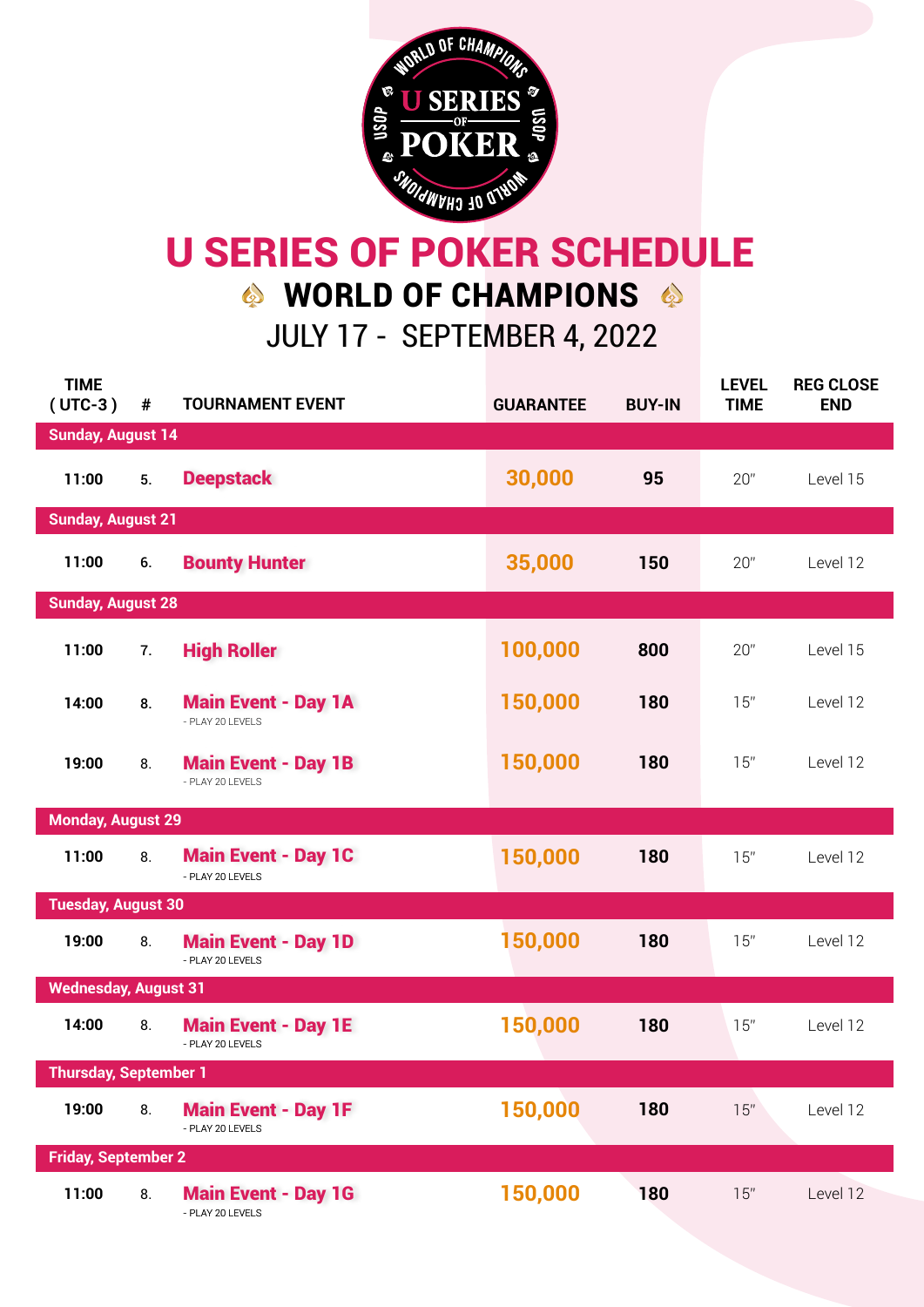

## JULY 17 - SEPTEMBER 4, 2022 U SERIES OF POKER SCHEDULE WORLD OF CHAMPIONS

| <b>TIME</b><br>$(UTC-3)$     | #  | <b>TOURNAMENT EVENT</b>                                       | <b>GUARANTEE</b> | <b>BUY-IN</b> | <b>LEVEL</b><br><b>TIME</b> | <b>REG CLOSE</b><br><b>END</b> |  |
|------------------------------|----|---------------------------------------------------------------|------------------|---------------|-----------------------------|--------------------------------|--|
| <b>Saturday, September 3</b> |    |                                                               |                  |               |                             |                                |  |
| 09:00                        | 8. | <b>Main Event - Day 1H</b><br>- PLAY 20 LEVELS                | 150,000          | 180           | 15"                         | Level 12                       |  |
| 14:00                        | 8. | <b>Main Event - Day 11</b><br>- PLAY 20 LEVELS                | 150,000          | 180           | 15"                         | Level 12                       |  |
| 19:00                        | 8. | <b>Main Event - Day 1J</b><br>- PLAY 20 LEVELS                | 150,000          | 180           | 15"                         | Level 12                       |  |
| <b>Sunday, September 4</b>   |    |                                                               |                  |               |                             |                                |  |
| 09:00                        | 8. | <b>Main Event - Day 1K [ Turbo ]</b><br>$-$ PI AY 20 I FVFI S | 150,000          | 180           | 8"                          | Level 12                       |  |
| 14:15                        | 8. | <b>Main Event - Day 2</b><br>- FINAI DAY                      | 150,000          | 180           | 15"                         | Level 12                       |  |
|                              |    |                                                               |                  |               |                             |                                |  |